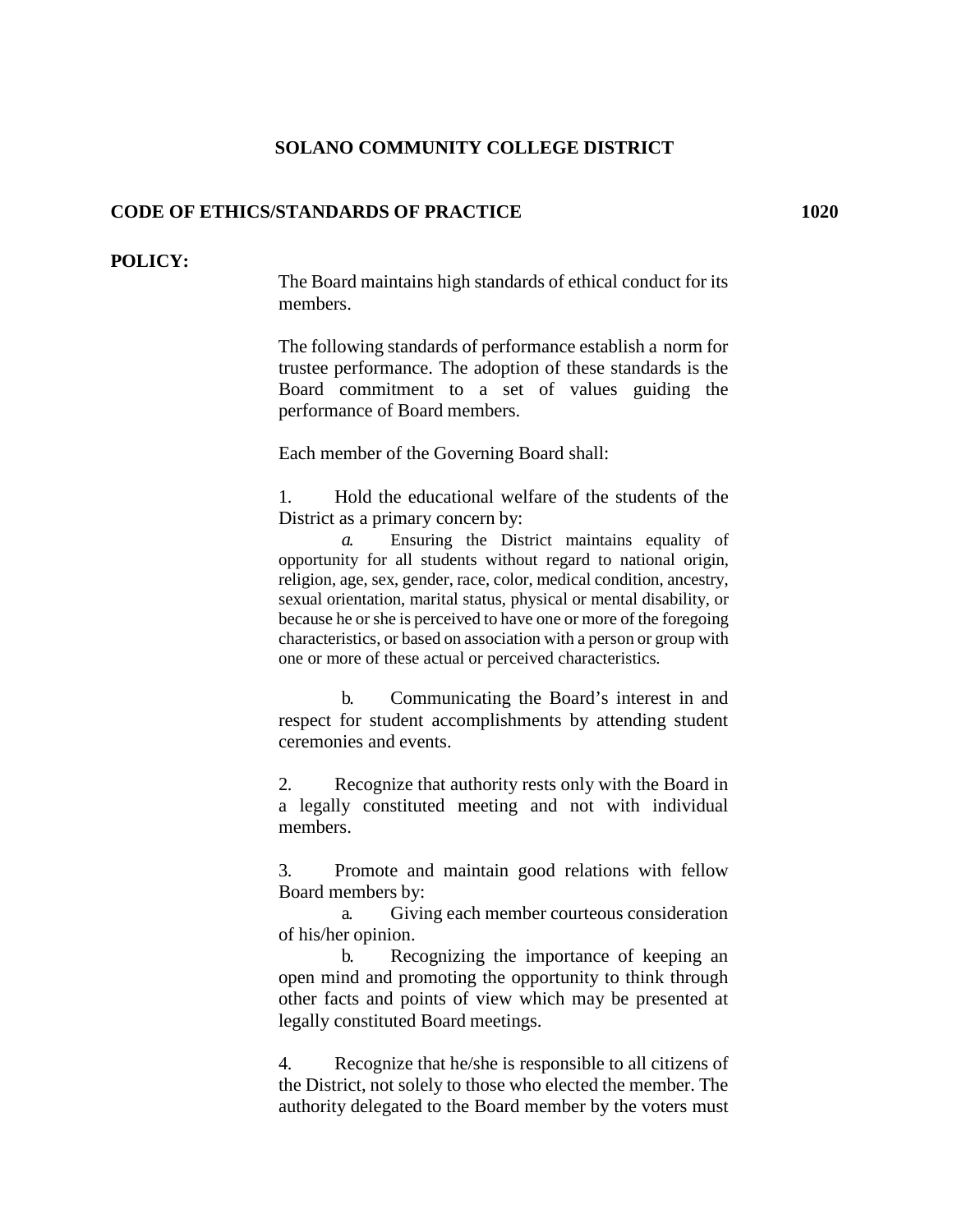be exercised with as much care and concern for the least influential as for the most influential member of the community.

5. Attend and participate in all meetings insofar as possible, having prepared for discussion and decision by studying all agenda materials.

a. Base decisions upon all available facts in each situation.

b. Maintain independent judgment unbiased by private interest or partisan political pressure.

c. Abide by and uphold the final majority decision of the Board.

6. Recognize that the primary function of the Board is to establish the policies by which Solano Community College District is to be administered. Welcome and encourage the active involvement of employees, students, and the public, and consider their views in deliberations and decisions as a Board member by adhering to the law and spirit of the open meeting laws and regulations.

7. Delegate authority to the Superintendent-President as the chief executive officer and confine Board action to policy determination, planning, overall approval and evaluation, and maintaining the fiscal stability and instructional integrity of the District.

8. Conduct all District business in open public meetings and hold Closed Sessions only for those purposes permitted by law. Maintain confidentiality of all privileged information communicated in Closed Session.

9. Avoid any situation that may constitute a conflict of interest. Inform the entire Board or the Board President when a matter under consideration might involve or appear to involve a conflict of interest.

10. Utilize opportunities to enhance his/her role as a Board member through participation in educational conferences, workshops, and training sessions offered by local, state, and national organizations. This also includes being informed about the actions and positions of state and national community college trustees' associations.